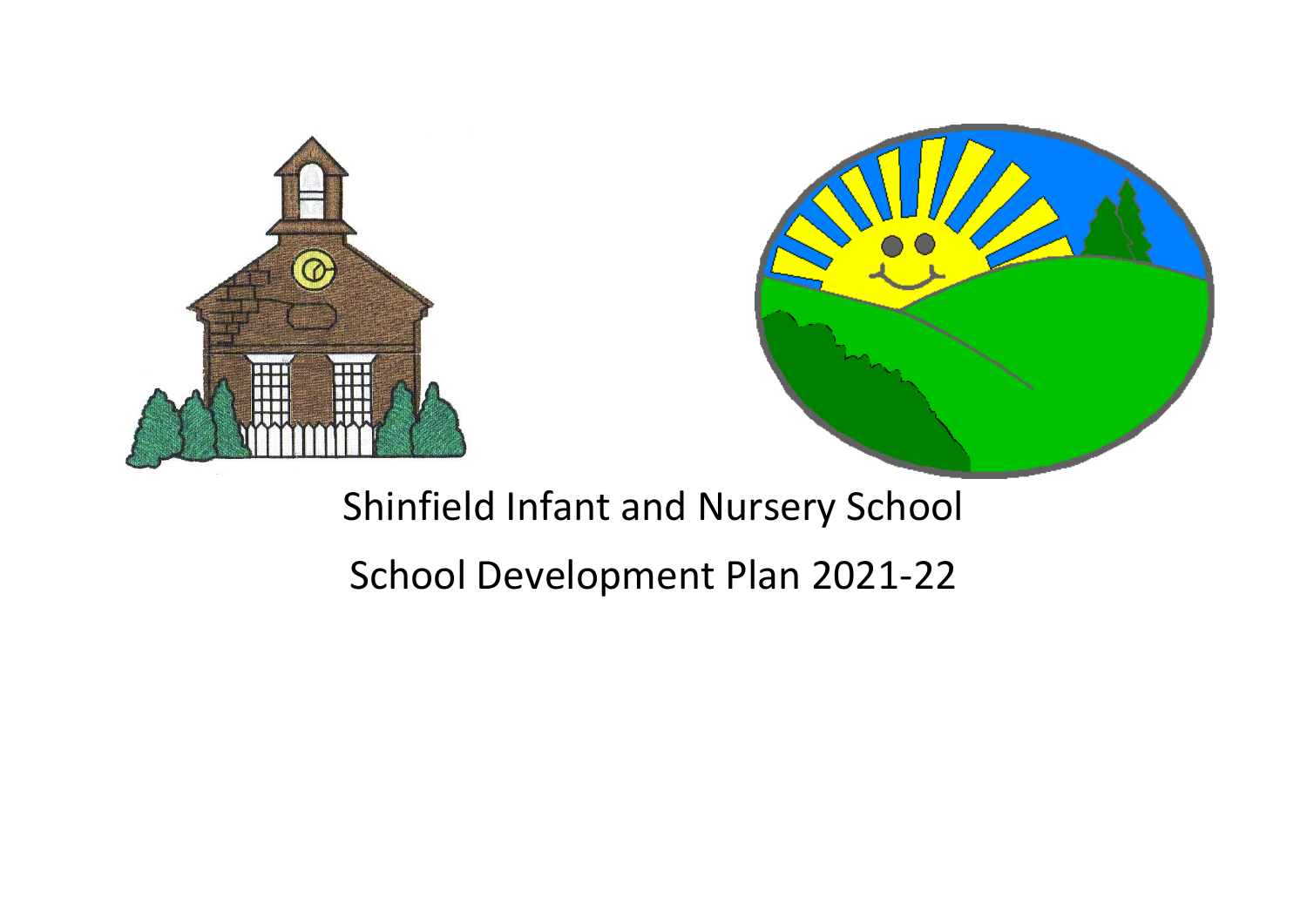| <b>School context</b>                                                                                                                                                                          |
|------------------------------------------------------------------------------------------------------------------------------------------------------------------------------------------------|
| <b>Key Ofsted actions:</b>                                                                                                                                                                     |
| Punctuation, sentence structure and handwriting are taught consistently well in key stage 1                                                                                                    |
| Teaching challenges pupils highly in mathematics, through better opportunities for reasoning and problem-solving, so that more pupils make really strong progress by<br>the end of key stage 1 |
| Teachers' expectations of what pupils can achieve in subjects other than English and mathematics are consistently high.                                                                        |

The school will use best endeavours to secure the priorities in the School Development Plan in light of COVID restrictions.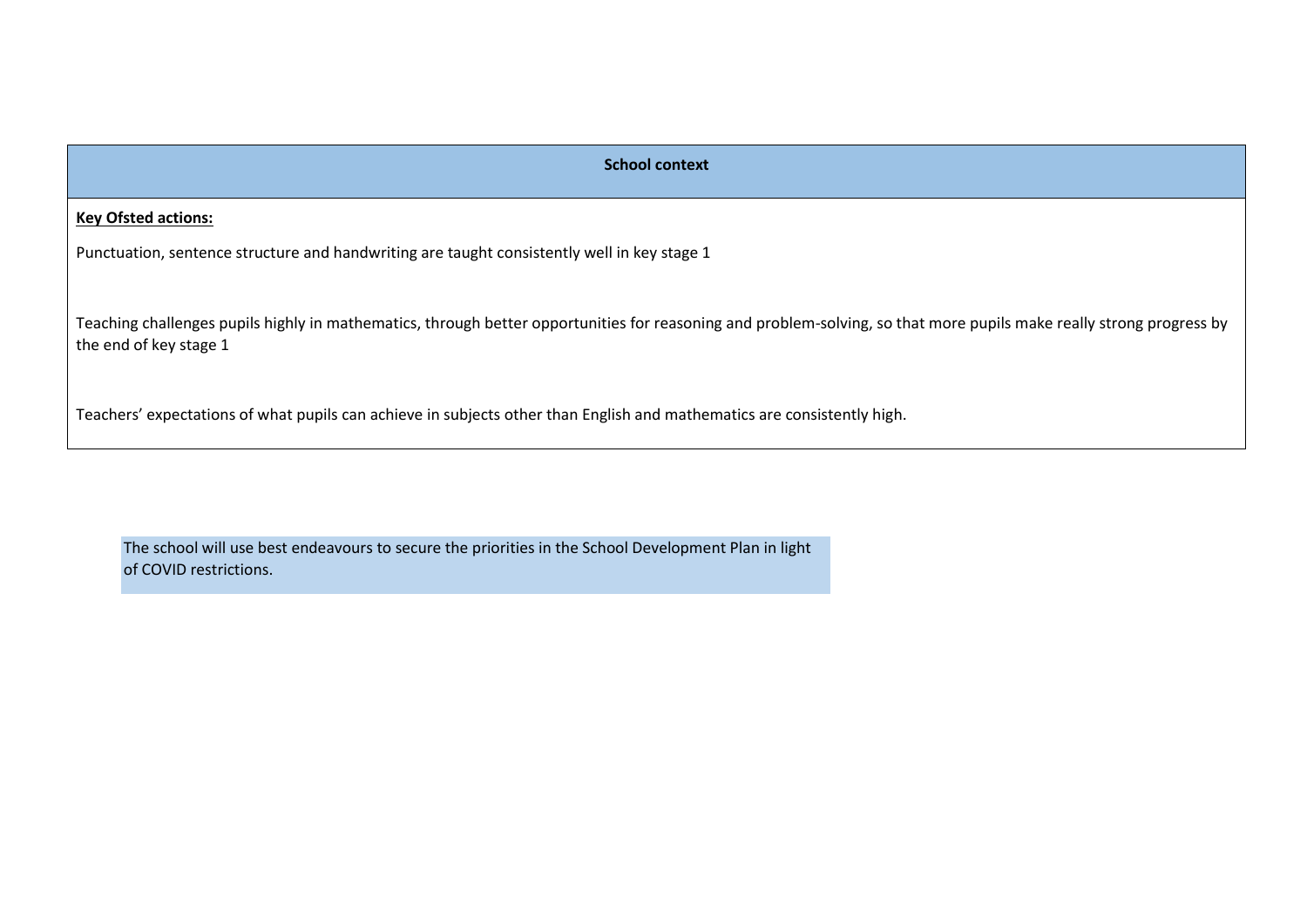| <b>STRATEGY 2021-2024</b> |                                                                                                                            |                                                                                                                                                                                                                                                                                                                                                                                                                                                                                                                                                                                                                                                                                                                                                                                                                                         |  |
|---------------------------|----------------------------------------------------------------------------------------------------------------------------|-----------------------------------------------------------------------------------------------------------------------------------------------------------------------------------------------------------------------------------------------------------------------------------------------------------------------------------------------------------------------------------------------------------------------------------------------------------------------------------------------------------------------------------------------------------------------------------------------------------------------------------------------------------------------------------------------------------------------------------------------------------------------------------------------------------------------------------------|--|
| <b>THEME</b>              | <b>GOAL</b>                                                                                                                | <b>SUCCESS CRITERIA</b>                                                                                                                                                                                                                                                                                                                                                                                                                                                                                                                                                                                                                                                                                                                                                                                                                 |  |
| CORE                      | Progress is at least in<br>line with national<br>average in reading,<br>writing and maths                                  | Every child will access and experience success in their learning<br>$\bullet$<br>Blended learning is embedded and seamless and has a positive impact on pupil progress<br>$\bullet$<br>All children continue to make good progress<br>$\bullet$<br>The attainment of disadvantaged pupils is at least at or above the national average for disadvantaged pupils<br>$\bullet$<br>Moderation and assessment is robust, reliable and accurate throughout the school<br>$\bullet$                                                                                                                                                                                                                                                                                                                                                           |  |
| <b>CURRICULUM</b>         | <b>SIAN curriculum is well</b><br>designed, progressive<br>and engaging for all<br>pupils                                  | The sequence of knowledge and skills taught across curriculum areas is well considered and planned<br>Teaching methods reflect the needs of the children<br>Curriculum intent is clear<br>All children have the opportunity for indoor and outdoor learning connected to real life and our community<br>Diversity and equality is embedded throughout the curriculum and reflects of 21 <sup>st</sup> century Britain<br>Support and evidence-based interventions are in place for all disadvantaged pupils<br>Technology is fit for purpose and reliable and enables children and staff to access and utilise a wider range of resources<br>$\bullet$                                                                                                                                                                                  |  |
| <b>CHARACTER</b>          | <b>Children are equipped</b><br>and empowered to<br>thrive in the 21st<br>century                                          | All children feel safe and happy to come to school and attendance is at least 97%<br>$\bullet$<br>All children are given opportunities to work collaboratively with others and support others in their learning<br>$\bullet$<br>All children are given the opportunity to represent the school in the wider community<br>$\bullet$<br>All children have the opportunity to enrich their learning through trips and visitors<br>$\bullet$<br>Mental wellbeing and school values are promoted to ensure pupils take ownership of and responsibility for their learning<br>$\bullet$<br>Pupils are curious, communicate well, are capable of doing new things and view mistakes as a way to learn new things<br>$\bullet$<br>Children understand the potential risks of the real and virtual world<br>$\bullet$                            |  |
| CULTURE                   | <b>Opportunities are</b><br>created for everyone<br>to shine and feel<br>valued                                            | Staff workload is taken into account and streamlined to ensure appropriate work/life balance<br>$\bullet$<br>Staff wellbeing is invested in to ensure a sense of value and appreciation whilst offering effective support<br>$\bullet$<br>The school invests in a high quality professional development pathway which is embraced by all staff<br>$\bullet$<br>Collaboration and coaching are used effectively to develop outstanding practice across the school<br>$\bullet$<br>Expertise is identified and shared within school and beyond (including trust schools)<br>$\bullet$<br>Senior Leadership Team strengthen leadership and management of the school<br>$\bullet$<br>All children have the opportunities to share their skills and talents to support and inspire others.<br>$\bullet$                                      |  |
| COMMUNITY                 | The school is a vibrant,<br>welcoming and vital<br>part of the community<br>which enriches the<br>learning of all children | The school provides facilities to the community and plays an active part in the life of the local community<br>$\bullet$<br>High quality communication with stakeholders continues to build effective partnerships and promote the ethos of the school<br>The school has visual and aesthetic appeal with neat, tidy, attractive and well-planned spaces<br>$\bullet$<br>Marketing is used effectively to make sure that the school is at full capacity and the school of choice in Shinfield. This includes outward communication,<br>including website, social media sites, signage and advertising.<br>Robust financial status for the school continues to be achieved<br>Opportunities to raise additional funds are fully utilized both to secure additional income and to provide enjoyable experiences for children and families |  |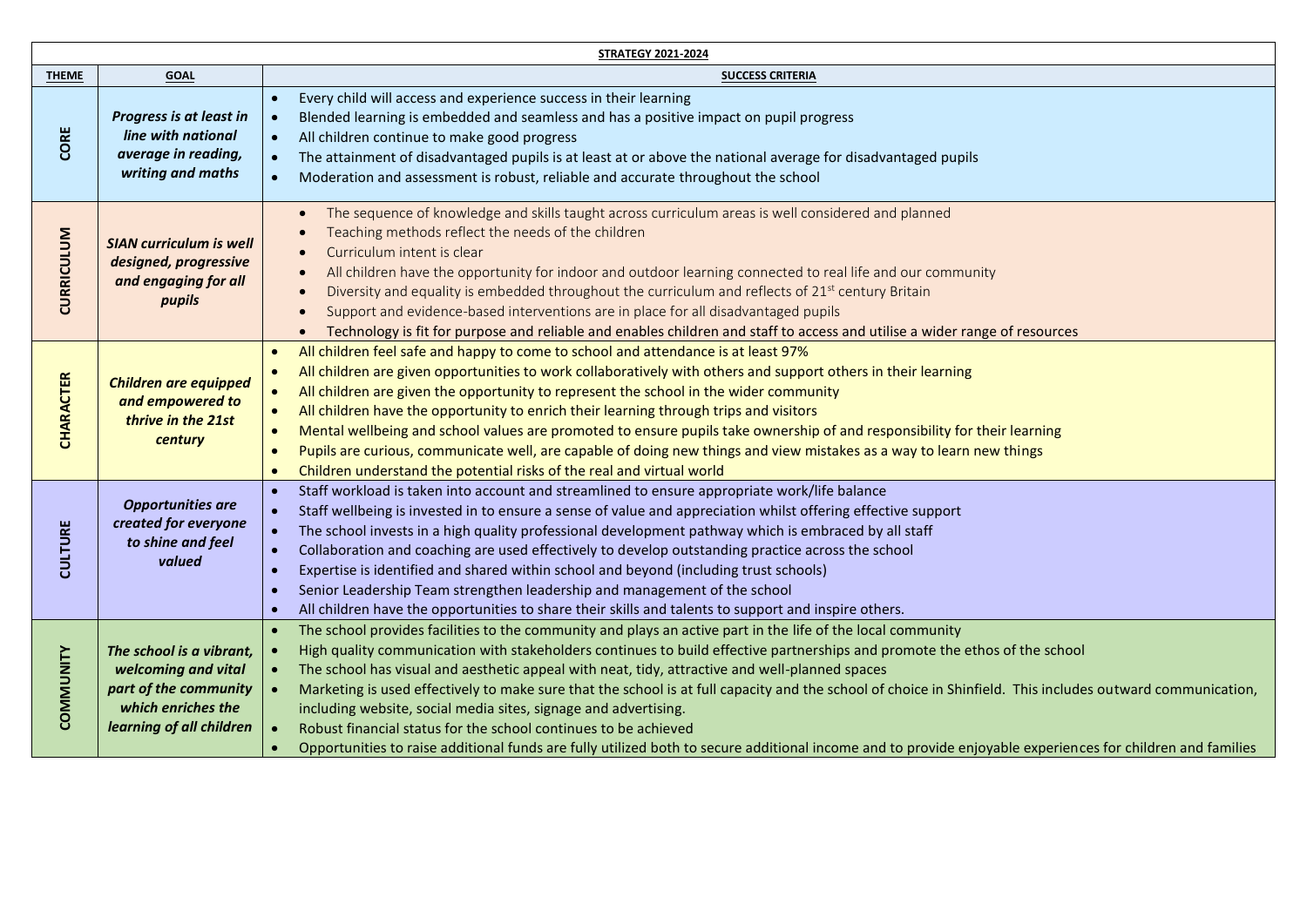## **Reading:** *Progress is good and attainment is at least in line with national average in reading*

**See the Reading Framework (DfE July 2021)** The reading framework - [teaching the foundations of literacy \(publishing.service.gov.uk\)](https://assets.publishing.service.gov.uk/government/uploads/system/uploads/attachment_data/file/1000986/Reading_framework_Teaching_the_foundations_of_literacy_-_July-2021.pdf)

**Phonics is taught consistently well, children make good progress and achieve above National average results in the Year 1 Phonics check Reading is taught consistently well, all children make good progress and resources are well matched to their phonic ability**

Action

- Little Wandle scheme is purchased- November 2021
- Parents team to organise resources ready for January- December 2021
- All teachers and teaching assistants are trained to teach Little Wandle phonics lessons- INSET January 4<sup>th</sup>
- All teachers and teaching assistants are trained to teach Little Wandle reading lessons- INSET February 28<sup>th</sup>
- Parents understand the new way that we teach reading and know how to support their child- Information meetings March 2022

**Writing:** *Progress is good and attainment is at least in line with national average in writing Ofsted priority-* Punctuation, sentence structure and handwriting are taught consistently well in key stage 1 Completed actions

## **Punctuation and sentence structure are taught consistently well**

Action

- Jane Considine 'The Write Stuff' INSET training November 2021
- All teaching staff present for training in year groups
- Staff meeting time to consolidate learning and plan new units for a January start
- HB to support the planning of writing during Year 1 and Year 2 PPA sessions Spring term
- Writing unit plans for F2- Year 2 are used to ensure that planning supports and challenges children- Spring term
- Children who are working below EXP in Year 2 to have Pixl intervention work in Spring term